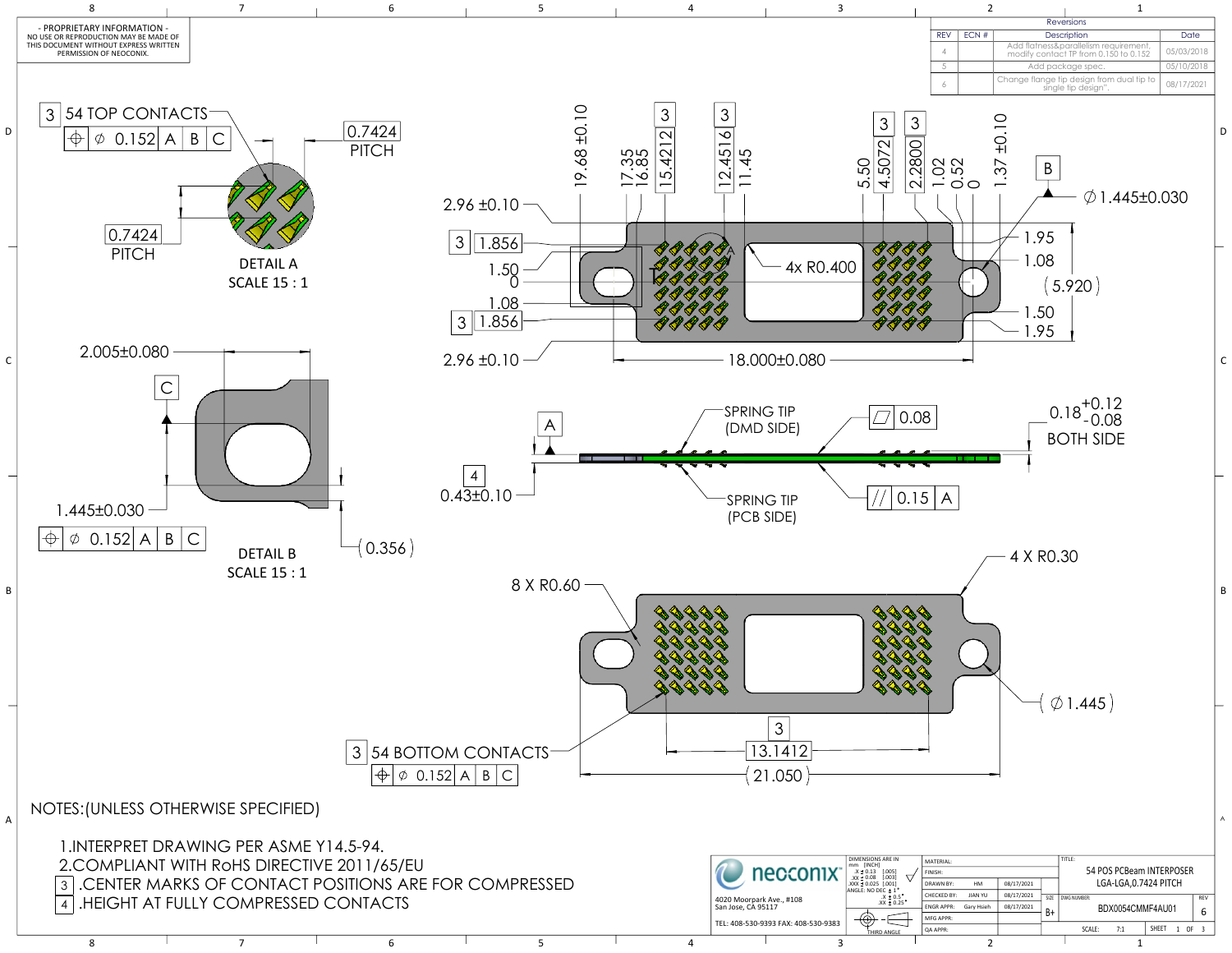

|                                                                                                                  |  |  | $\overline{\phantom{a}}$ ovini vinlini anla, iviaaliviuivi vuivii vinlini iiliviii t.j iiiiii |  |                                     | <b>DIMENSIONS ARE IN</b>                       | MATERIAL                                    |                    |                  |            |  |                         |                  |                 |  |
|------------------------------------------------------------------------------------------------------------------|--|--|-----------------------------------------------------------------------------------------------|--|-------------------------------------|------------------------------------------------|---------------------------------------------|--------------------|------------------|------------|--|-------------------------|------------------|-----------------|--|
| LDERMASK IS APPLIED IN THE ARRAY AREA. IT SHALL NOT PROTRUDE<br>$\in$ THE PLANE OF THE CONTACT PAD SURFACE $\in$ |  |  |                                                                                               |  |                                     | necconix <sup>®</sup>                          | $X \pm 0.13$ [.005]<br>$XX \pm 0.08$ [.003] | FINISH: Gold       |                  |            |  | RECOMMEND PCB FOOTPRINT |                  |                 |  |
|                                                                                                                  |  |  |                                                                                               |  |                                     |                                                |                                             |                    | HM               | 08/17/2021 |  |                         |                  |                 |  |
|                                                                                                                  |  |  |                                                                                               |  | ANGLE: NO DEC ± 1<br>$.X = 0.5$     | CHECKED BY:                                    | <b>JIAN YU</b>                              | 08/17/2021         | SIZE DWG NUMBER: |            |  | REV                     |                  |                 |  |
|                                                                                                                  |  |  |                                                                                               |  |                                     | 4020 Moorpark Ave., #108<br>San Jose, CA 95117 | $.XX \pm 0.25$                              | <b>LENGR APPR:</b> | Gary Hsieh       | 08/17/2021 |  |                         | BDX0054CMMF4AU01 |                 |  |
|                                                                                                                  |  |  |                                                                                               |  | TEL: 408-530-9393 FAX: 408-530-9383 |                                                | MFG APPR:                                   |                    |                  |            |  |                         |                  |                 |  |
|                                                                                                                  |  |  |                                                                                               |  |                                     |                                                | THIRD ANGLE                                 | QA APPR:           |                  |            |  | SCALE:                  | SHEET            | OF <sub>3</sub> |  |
|                                                                                                                  |  |  |                                                                                               |  |                                     |                                                |                                             |                    |                  |            |  |                         |                  |                 |  |